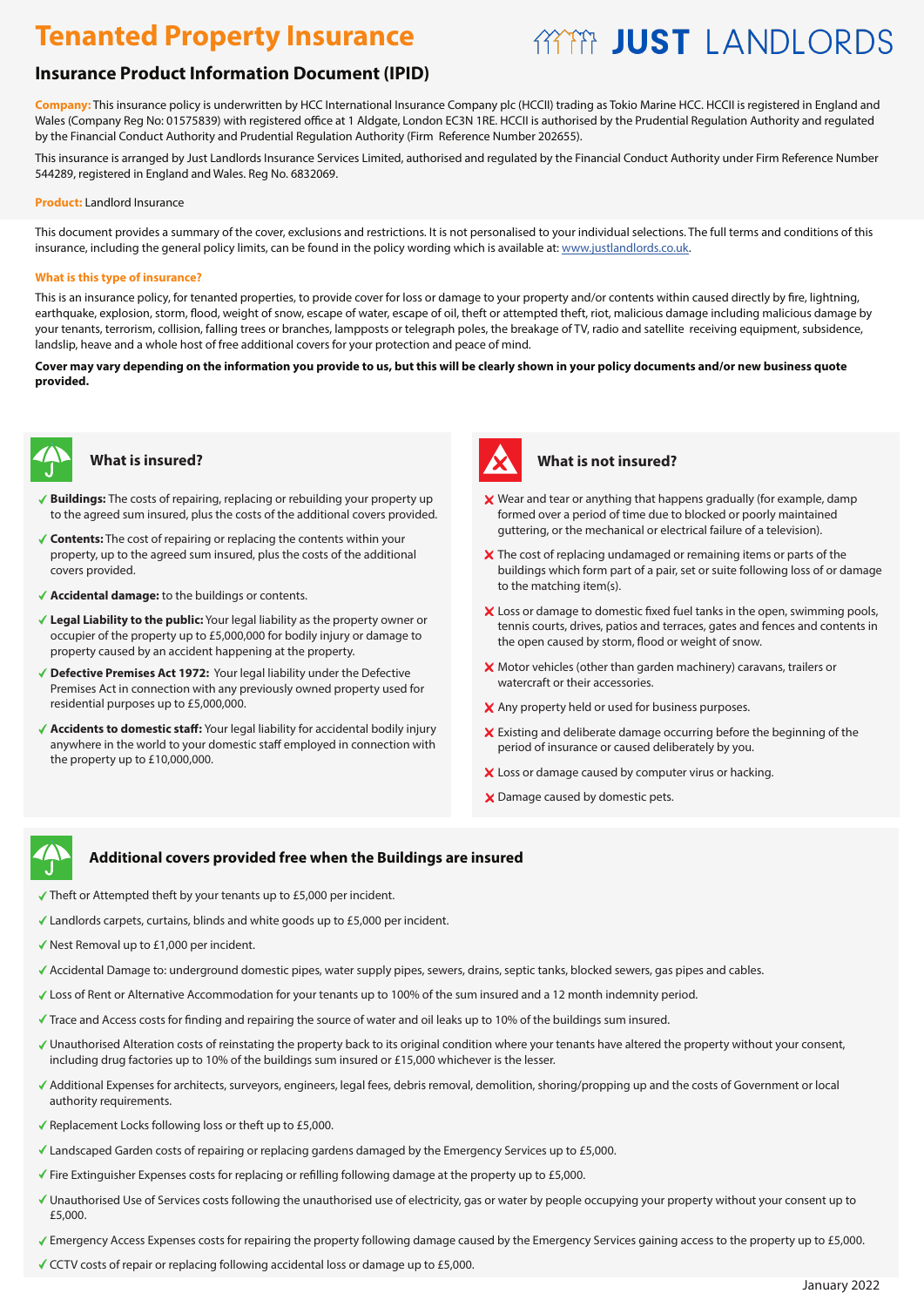

#### **Additional covers provided free when the Buildings are insured**

- Fly Tipping and Abandoned Contents costs for removing illegally dumped items at the property or your tenants abandoned contents following their eviction or abandonment of the property up to £1,000 per incident.
- Buyers Benefit anyone buying your property will have the benefit of the buildings section until the sale completes up to the buildings sum insured.
- $\checkmark$  Index Linking monthly increases in the buildings sum insured to cover inflation.

#### **Additional covers provided free when the Contents are insured**

- $\checkmark$  Theft or Attempted theft by your tenants up to £5,000 per incident.
- Loss of Rent up to 20% of the contents sum insured and a maximum 12 month indemnity period.

## **Are there any restrictions on cover?**

- Certain limitations may apply to your policy. For example:
- The excess (the amount you have to pay on any claim).
- Monetary limits for certain items or types of cover.
- Endorsements may apply to your policy. These will be shown in your policy documents.
- Specific let conditions apply, these will be clearly shown in the endorsements on the policy schedule documents or in the policy wording under the section "General conditions, Exclusions and clauses which apply to the whole of this insurance policy" or more specifically in the cover sections on the right hand side stating "What is not covered".

You must comply with all regulations/statutory conditions regarding the letting of the premises including, but not limited to:-

- The number of persons legally allowed to reside at the premises,
- Compliance with the Furniture and Furnishings (Fire Safety) Regulations 1988 (amended),
- Having the minimum legal number of smoke detectors/fire extinguishers/fire blankets installed at the premises.
- All gas appliances fitted at the premises must be serviced by an individual registered with the Gas Safe Register on an annual basis. A valid Landlord Gas Safety (also known as a CP12 certificate) must be in place at all times when the premises are let to tenant(s) and records kept for a minimum of 2 years. We will request sight of these if you wish to make a claim.
- You must retain utility bills relating to the home as we may request sight of these following a claim for loss or damage caused by escape of water from and frost damage to fixed water tanks, heating installations, apparatus or pipes.
- There is no cover for Subsidence or heave of the site upon which the buildings stand or landslip whilst the buildings are undergoing any structural repairs, structural alterations, extensions or demolition.

#### **Where am I covered?**

At the property you wish to insure in the United Kingdom, the Channel Islands and the Isle of Man.

### **What are my obligations?**

- At the beginning of the period of insurance or when making changes to your policy, you must give complete and accurate answers to any questions you are asked relating to the insurance.
- You must tell us or your broker of you becoming aware of any inaccuracies or changes in the information you have provided to us, whether happening before or during the period of insurance.
- You must tell us or your broker of any changes to the type of tenant(s), as last disclosed to us and shown in the schedule.
- You must tell us or your broker if the property becomes unoccupied or unfurnished, becomes your permanent residence or becomes illegally occupied.
- You must tell us or your broker if your property is going to be used for short periods each week or as a holiday home.
- You must tell us or your broker if work is to be done on your property which is not routine repair, maintenance or decoration, for example any structural alteration or extension to your property.
- You must tell us or your broker if you or any member of your family receives a conviction for any offence except for driving.
- You must take all reasonable steps to prevent loss, damage or an accident and keep the buildings in a good state of repair.
- You must tell us about any event which might lead to a claim as soon as possible.
- When we are notified of a change or of any planned structural work we will tell you if this affects your policy. For example we may amend the terms of your policy or require you to pay an additional premium. In certain circumstances we may cancel your policy in accordance with the "Cancelling This Insurance" section of the policy wording.

**Failure to meet your obligations could result in a claim being rejected, a reduction in the amount we pay or the cancellation of your policy.**